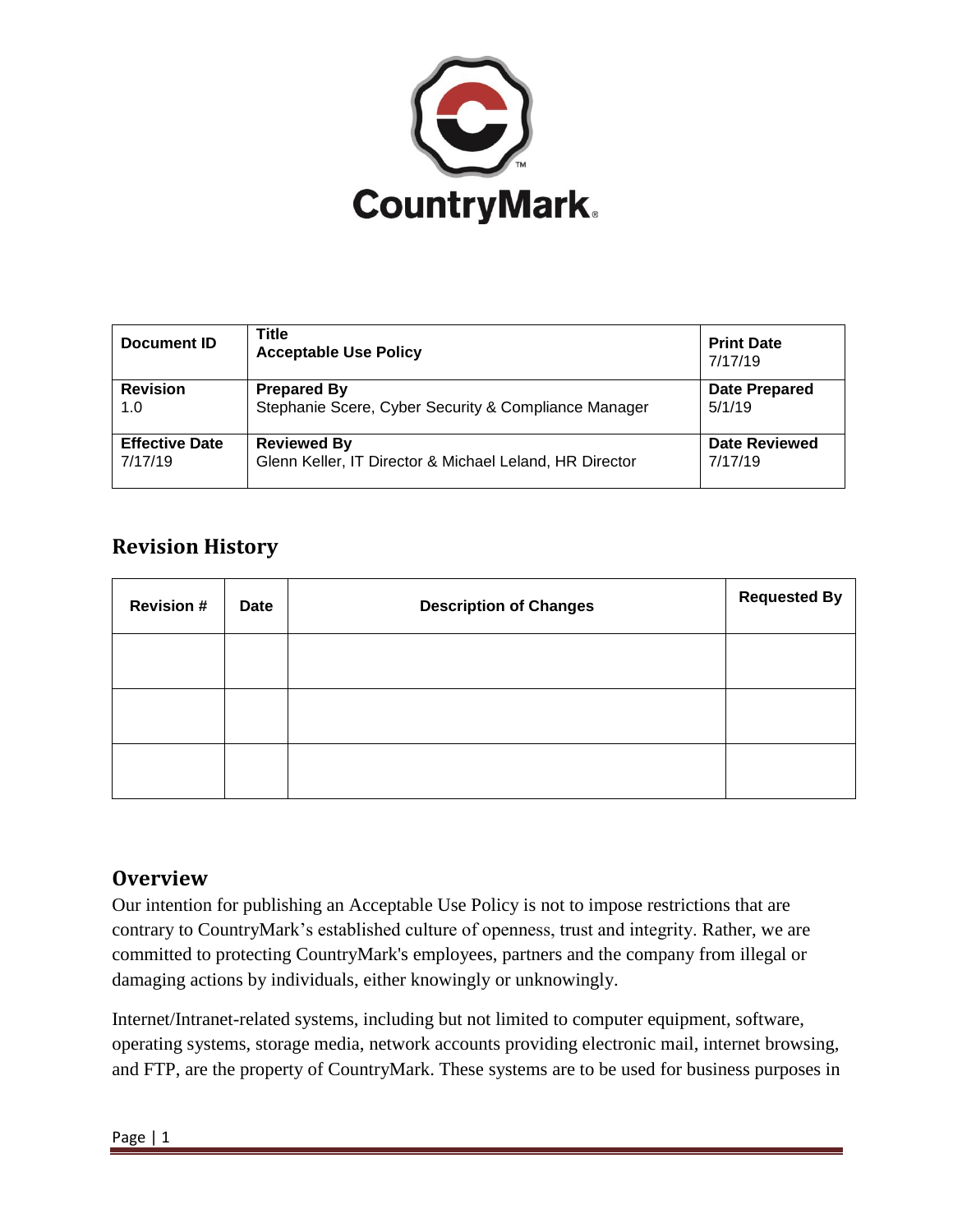

serving the interests of the company, and of our clients and customers in the course of normal operations.

Effective security is a team effort involving the participation and support of every CountryMark employee and affiliate who deals with information and/or information systems. It is the responsibility of every computer user to know these guidelines, and to conduct their activities accordingly.

# **Purpose**

The purpose of this policy is to outline the acceptable use of computer equipment at CountryMark. These rules are in place to protect the employee and CountryMark. Inappropriate use exposes CountryMark to risks including virus attacks, compromise of network systems and services, and legal issues.

# **Scope**

This policy applies to the use of information, electronic and computing devices, and network resources to conduct CountryMark business or interact with internal networks and business systems, whether owned or leased by CountryMark, the employee, or a third party. All employees, contractors, consultants and other workers at CountryMark are responsible for exercising good judgment regarding appropriate use of information, electronic devices, and network resources in accordance with CountryMark policies and standards, and local laws and regulation.

This policy applies to employees, contractors, consultants and other workers at CountryMark, including all personnel affiliated with third parties. This policy applies to all equipment that is owned or leased by CountryMark.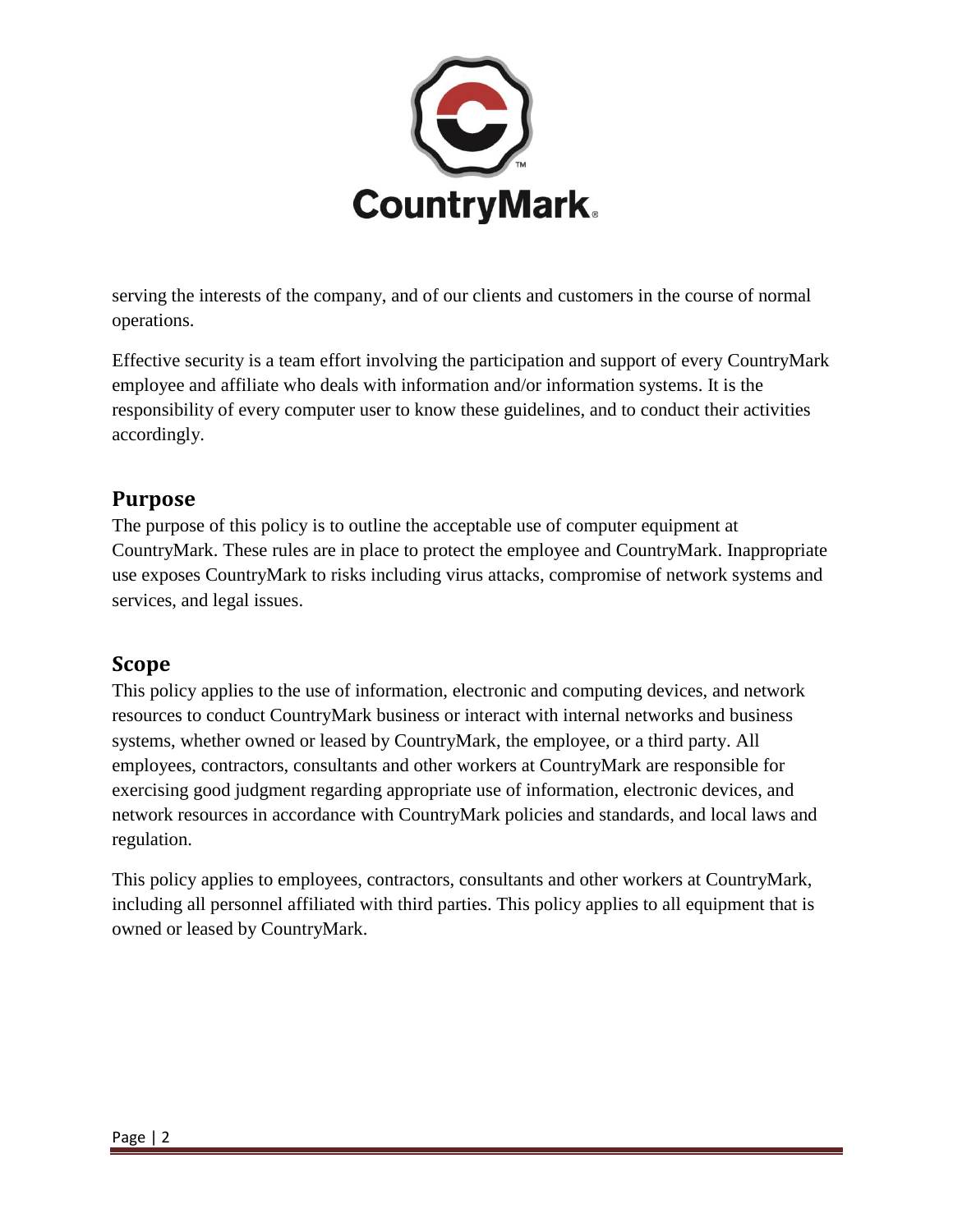

# **Policy**

### **1.1 General Use and Ownership**

- 1.1.1 CountryMark proprietary information stored on electronic and computing devices whether owned or leased by CountryMark, the employee or a third party, remains the sole property of CountryMark*.*
- 1.1.2 You have a responsibility to promptly report the theft, loss or unauthorized disclosure of CountryMark proprietary information.
- 1.1.3 You may access, use or share CountryMark proprietary information only to the extent it is authorized and necessary to fulfill your assigned job duties.
- 1.1.4 For security and network maintenance purposes, authorized individuals within CountryMark may monitor equipment, systems and network traffic at any time.
- 1.1.5 CountryMark reserves the right to audit networks and systems on a periodic basis to ensure compliance with this policy.

## **1.2 Security and Proprietary Information**

- 1.2.1 System level and user level passwords must comply with the *Password Construction Guidelines*. Providing access to another individual, either deliberately or through failure to secure its access, is prohibited.
- 1.2.2 All computing devices must be secured with a password-protected screensaver with the automatic activation feature set to 20 minutes or less. You must lock the screen or log off when the device is unattended.
- 1.2.3 Postings by employees from a CountryMark email address to newsgroups should contain a disclaimer stating that the opinions expressed are strictly their own and not necessarily those of CountryMark, unless posting is in the course of business duties.
- 1.2.4 Employees must use extreme caution when opening e-mail attachments received from unknown senders, which may contain malware.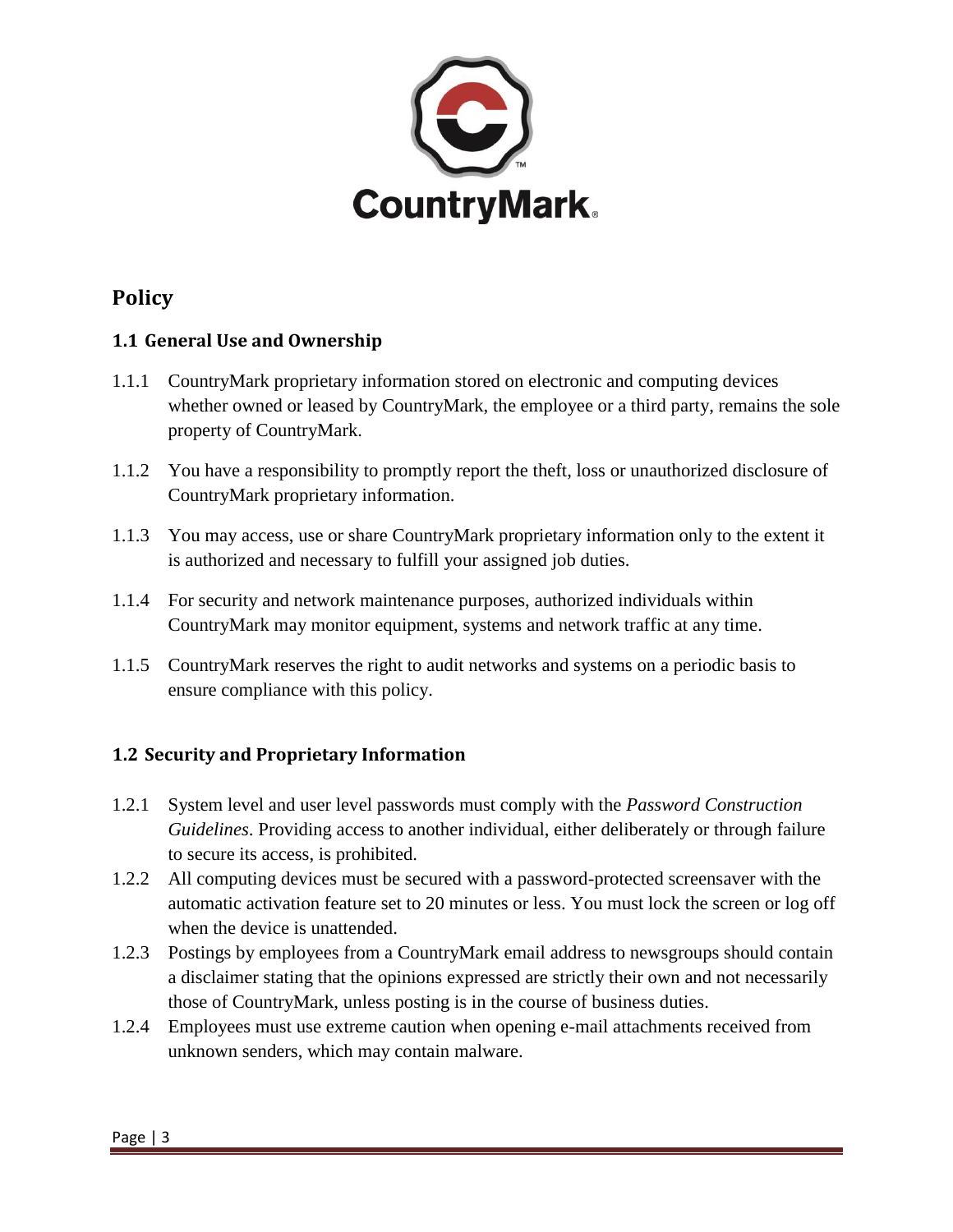

#### **1.3 Unacceptable Use**

The following activities are, in general, prohibited. Employees may be exempted from these restrictions during the course of their legitimate job responsibilities (e.g., systems administration staff may have a need to disable the network access of a host if that host is disrupting production services).

Under no circumstances is an employee of CountryMark authorized to engage in any activity that is illegal under local, state, federal or international law while utilizing CountryMark-owned resources.

The lists below are by no means exhaustive, but attempt to provide a framework for activities which fall into the category of unacceptable use.

#### **1.3.1 System and Network Activities**

The following activities are strictly prohibited, with no exceptions:

- 1. Violations of the rights of any person or company protected by copyright, trade secret, patent or other intellectual property, or similar laws or regulations, including, but not limited to, the installation or distribution of "pirated" or other software products that are not appropriately licensed for use by CountryMark.
- 2. Unauthorized copying of copyrighted material including, but not limited to, digitization and distribution of photographs from magazines, books or other copyrighted sources, copyrighted music, and the installation of any copyrighted software for which CountryMark or the end user does not have an active license is strictly prohibited.
- 3. Accessing data, a server or an account for any purpose other than conducting CountryMark business, even if you have authorized access, is prohibited.
- 4. Exporting software, technical information, encryption software or technology, in violation of international or regional export control laws, is illegal. The appropriate management should be consulted prior to export of any material that is in question.
- 5. Introduction of malicious programs into the network or server (e.g., viruses, worms, Trojan horses, e-mail bombs, etc.).

Page | 4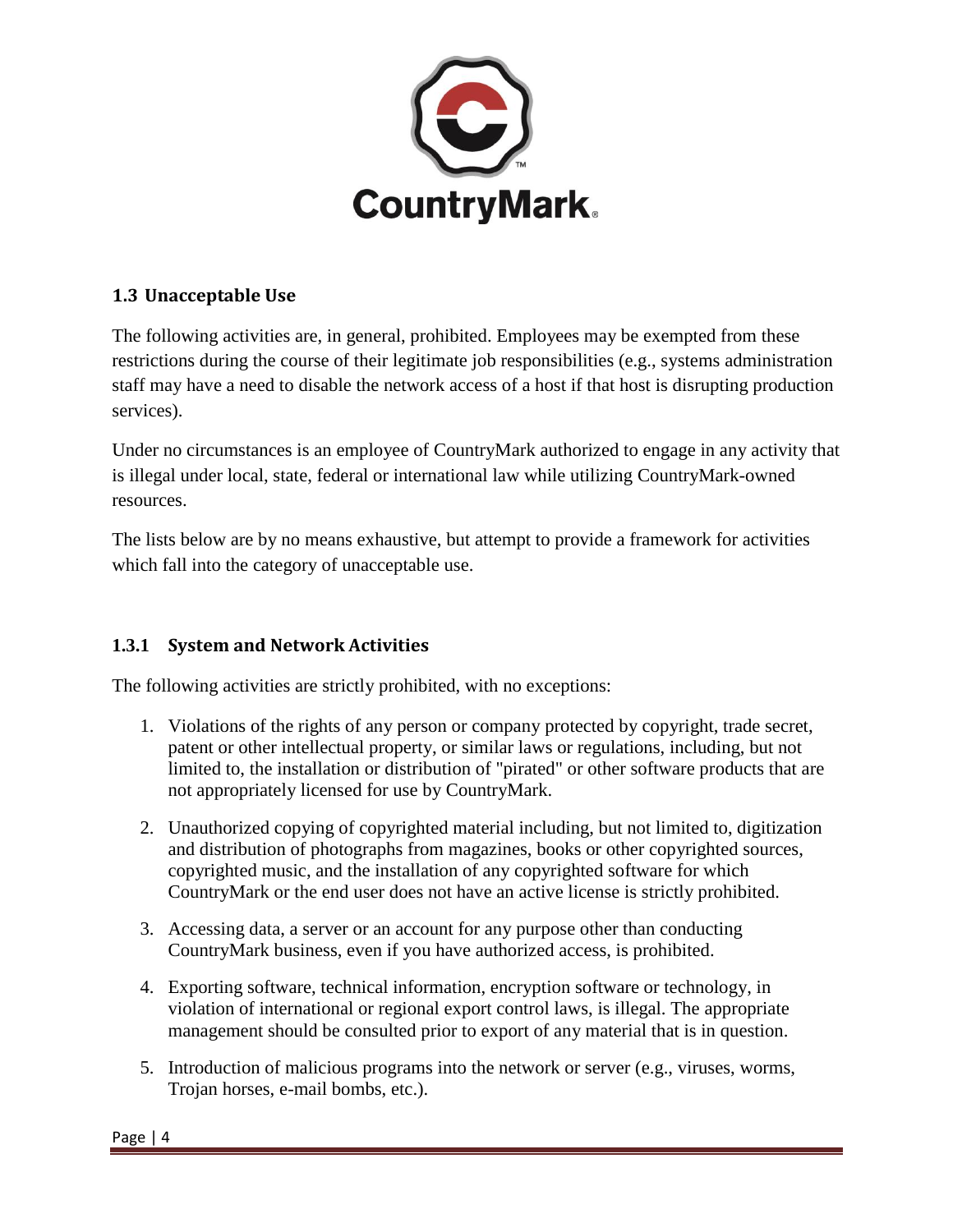

- 6. Revealing your account password to others or allowing use of your account by others. This includes family and other household members when work is being done at home.
- 7. Using a CountryMark computing asset to actively engage in procuring or transmitting material that is in violation of sexual harassment or hostile workplace laws in the user's local jurisdiction.
- 8. Making fraudulent offers of products, items, or services originating from any CountryMark account.
- 9. Making statements about warranty, expressly or implied, unless it is a part of normal job duties.
- 10. Effecting security breaches or disruptions of network communication. Security breaches include, but are not limited to, accessing data of which the employee is not an intended recipient or logging into a server or account that the employee is not expressly authorized to access, unless these duties are within the scope of regular duties. For purposes of this section, "disruption" includes, but is not limited to, network sniffing, pinged floods, packet spoofing, denial of service, and forged routing information for malicious purposes.
- 11. Port scanning or security scanning is expressly prohibited unless prior notification to IT is made.
- 12. Executing any form of network monitoring which will intercept data not intended for the employee's host, unless this activity is a part of the employee's normal job/duty.
- 13. Circumventing user authentication or security of any host, network or account.
- 14. Interfering with or denying service to any user other than the employee's host (for example, denial of service attack).
- 15. Using any program/script/command, or sending messages of any kind, with the intent to interfere with, or disable, a user's terminal session, via any means, locally or via the Internet/Intranet/Extranet.
- 16. Providing information about, or lists of, CountryMark employees to parties outside CountryMark.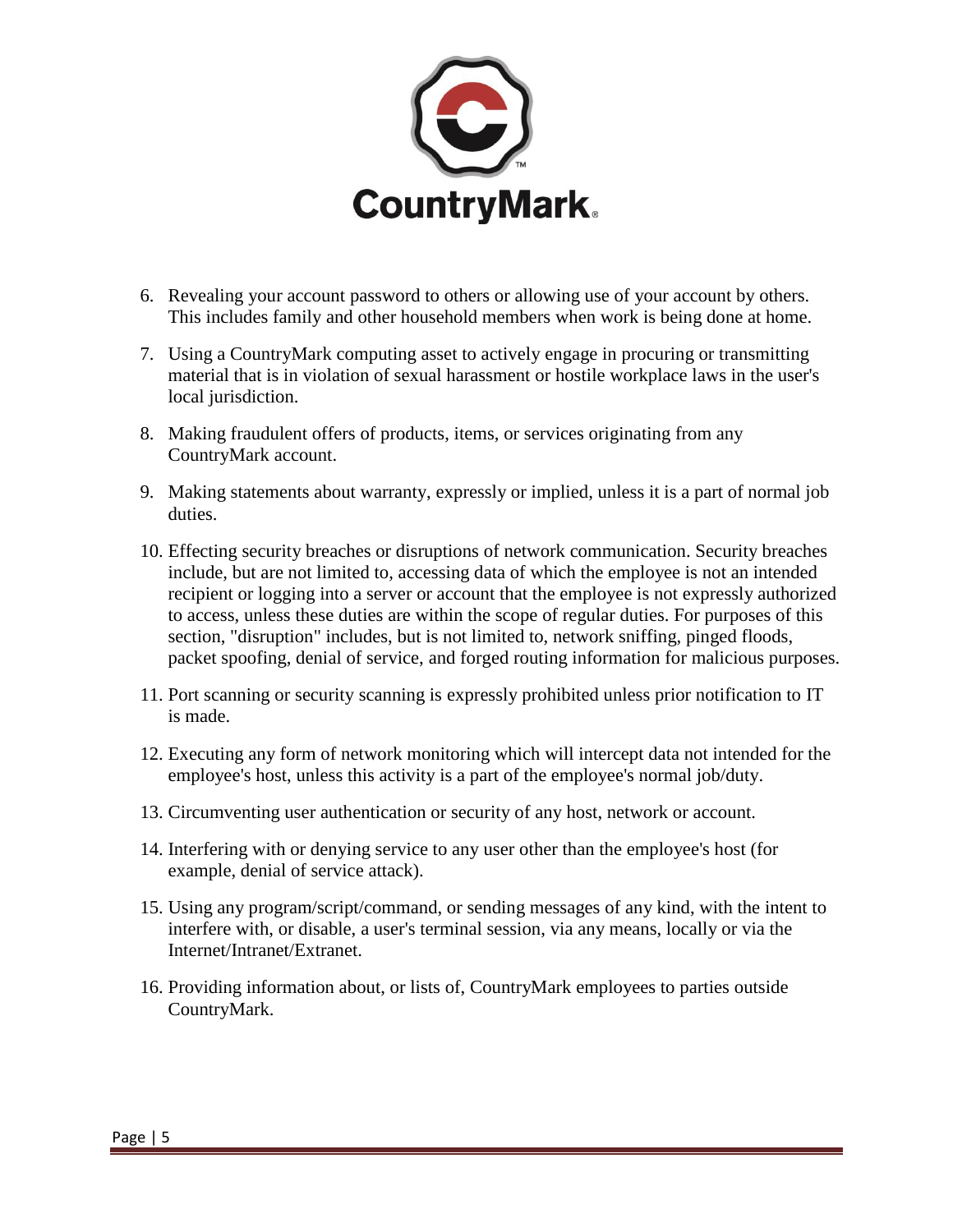

### **1.3.2 Email and Communication Activities**

When using company resources to access and use the Internet, users must realize they represent the company. Whenever employees state an affiliation to the company, they must also clearly indicate that "the opinions expressed are my own and not necessarily those of the company". Questions may be addressed to the IT Department

- 1. Sending unsolicited email messages, including the sending of "junk mail" or other advertising material to individuals who did not specifically request such material (email spam).
- 2. Any form of harassment via email, telephone or paging, whether through language, frequency, or size of messages.
- 3. Unauthorized use, or forging, of email header information.
- 4. Solicitation of email for any other email address, other than that of the poster's account, with the intent to harass or to collect replies.
- 5. Creating or forwarding "chain letters", "Ponzi" or other "pyramid" schemes of any type.
- 6. Use of unsolicited email originating from within CountryMark's networks of other Internet/Intranet/Extranet service providers on behalf of, or to advertise, any service hosted by CountryMark or connected via CountryMark's network.
- 7. Posting the same or similar non-business-related messages to large numbers of newsgroups (spamming).

#### **1.3.3 Social Media Policy**

CountryMark respects the right of any employee to maintain a blog or webpage or to participate in a social networking, Twitter or similar site, including but not limited to Facebook and LinkedIn. However, to protect Company interests and ensure employees focus on their job duties, employees must adhere to the following rules:

1. All rules regarding confidentiality and proprietary business information apply in full to blogs, webpages, and social networking platforms, such as Twitter, Facebook, LinkedIn